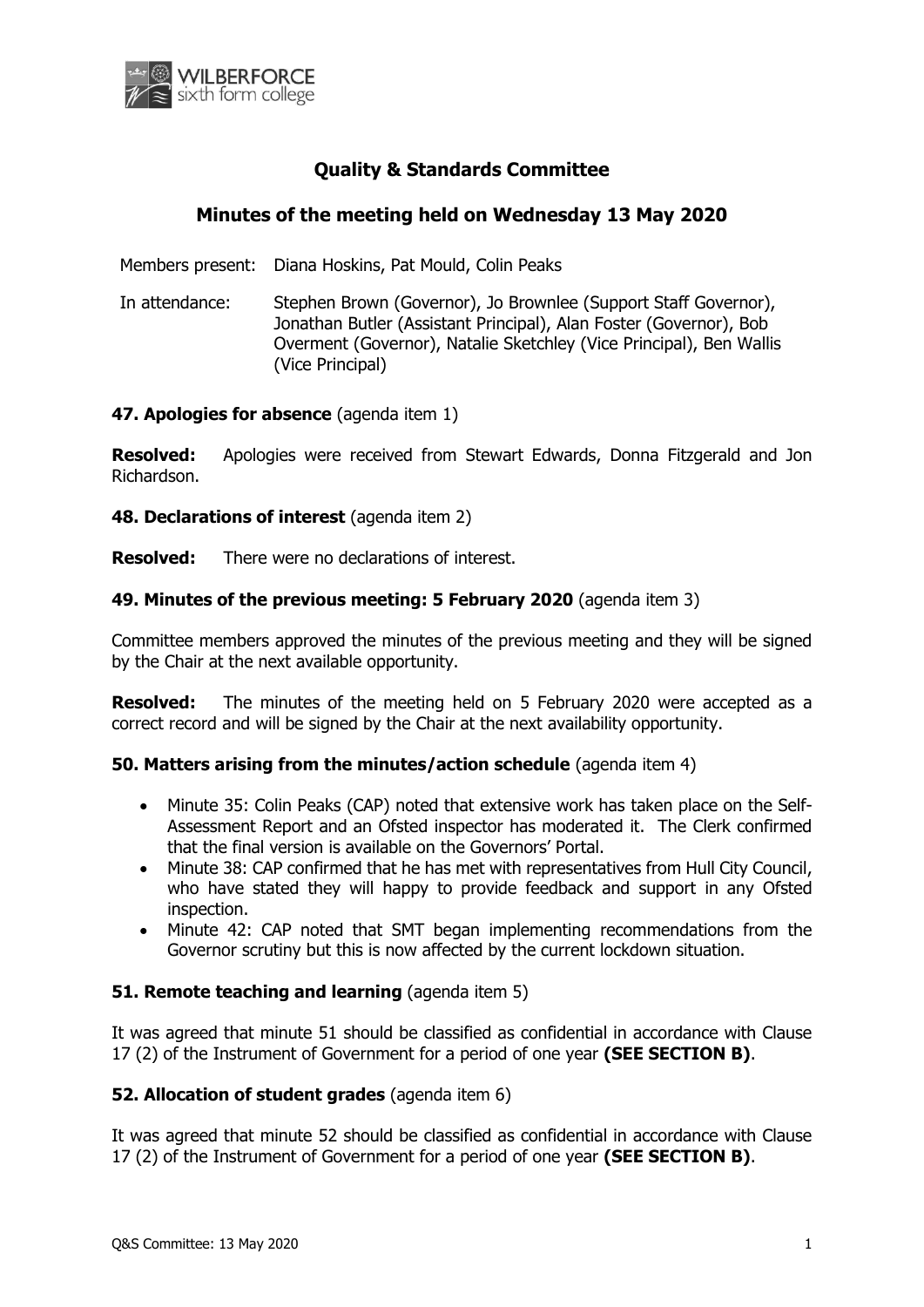## **53. Marketing and applications** (agenda item 7)

It was agreed that minute 53 should be classified as confidential in accordance with Clause 17 (2) of the Instrument of Government for a period of one year **(SEE SECTION B)**.

### **54. Student Code of Conduct and Behaviour for Learning Policy** (agenda item 8)

BW presented the Student Code of Conduct and Behaviour for Learning Policy and noted that there are only minor updates, as identified by tracked changes, as it was updated significantly the previous year. He added that there might be a need to include an appendix to the policy at some point to provide more guidance around social distancing etc, once arrangements for this become clearer.

**Recommended:** The Student Code of Conduct and Behaviour for Learning Policy was recommended.

### **55. Proposed annual cycle of business** (agenda item 9)

The Clerk presented the annual cycle of business for 2020/21, which had been reviewed and updated with the Principal. No further recommendations were made.

**Resolved:** The proposed annual cycle of business was approved.

### **56. Annual committee self-assessment** (agenda item 10)

The Clerk presented the annual committee self-assessment for 2019/20, which Governors completed as a Committee.

It was noted that Committee meetings do not always finish within two hours, but that this only happens where necessary and when discussions are more complex.

**Resolved:** The annual committee self-assessment for 2019/20 was completed.

### **57. Any other business** (agenda item 10)

### 57.1 Re-opening of the College

The Chair of the Corporation referred to the Government's announcement that schools and colleges will re-open from 1 June. Governors asked what preparations are being made to facilitate this.

CAP stressed that safety of staff, students and the community is a priority. He noted:

- Different models are being considered across various colleges, e.g. delivering tutorial sessions only, restricting the students offered sessions etc.
- There is a lot to consider in all scenarios, including transport to get students into college.
- An assessment of the site is required, e.g. entrances, classrooms, personal protective equipment (PPE) requirements.
- The SFCA is liaising with the Department for Education (DfE) and updating colleges regularly.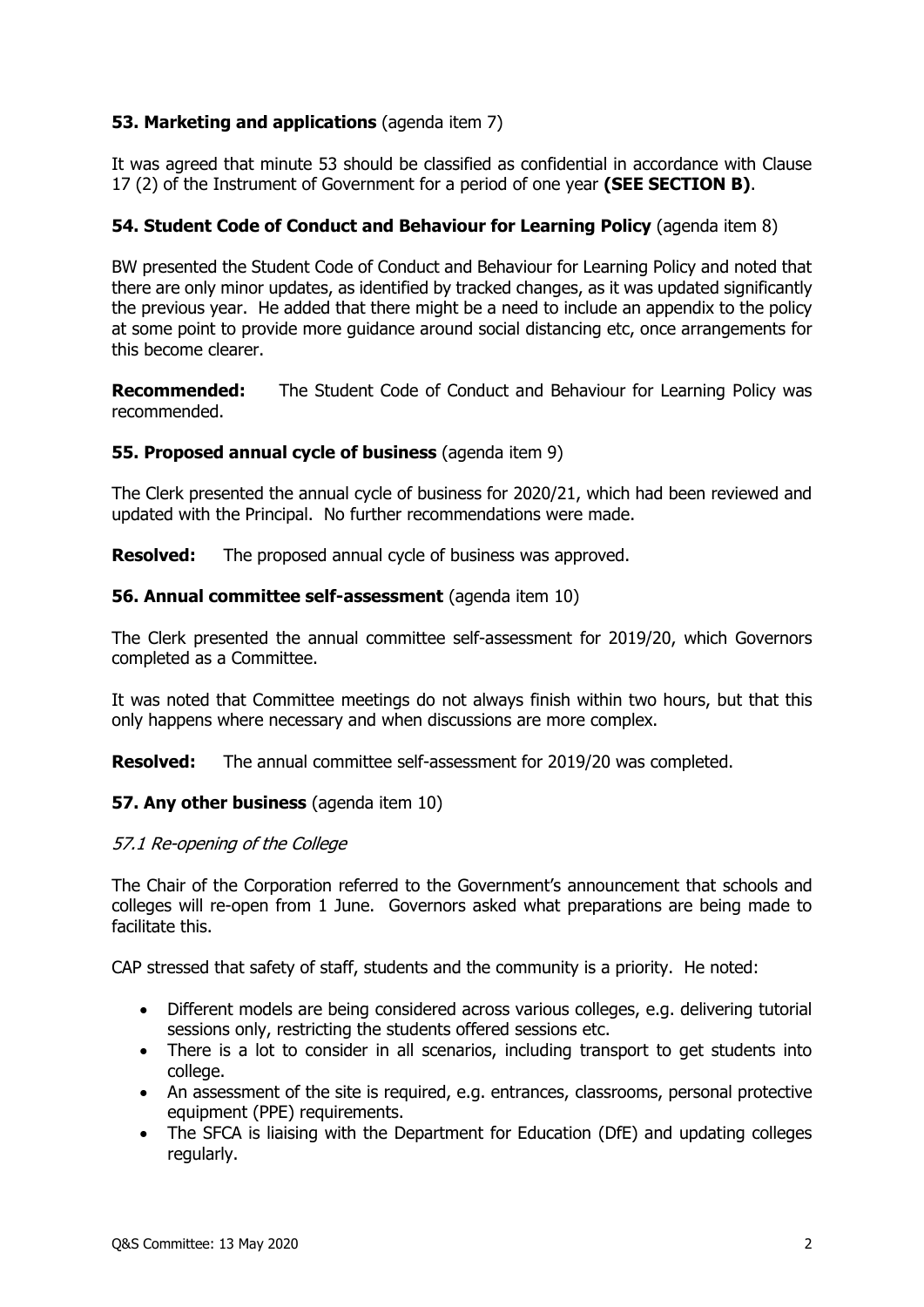CAP reiterated that we will only start to open the site when it is of benefit to staff and students, not of detriment. He added that he will continue to be in dialogue with the Chair and Vice Chair, and keep Governors updated as more information is received.

Governors asked how vulnerable students are being supported. Jo Brownlee (Support Staff Governor and Student Services Manager) described how her team are still supporting students daily and continuing to liaise with the appropriate external agencies.

Governors noted the barriers in place for students to attend, such as the requirements to wear face coverings on public transport. They asked if we will provide PPE to students.

CAP said that he has already been approached by a number of companies selling PPE. He noted that he and the College Business Manager are meeting this week to undertake risk assessment and agree any requirements. He added that the college may have to increase the number of buses, but more DfE guidance around this should follow. In terms of purchasing PPE, CAP said that the college is in a positive financial position to purchase any equipment required; some colleges are not.

Governors asked if there is funding to recoup from bus companies for the period we haven't used them. CAP described how Stagecoach are not charging us for the period of lockdown; however, the college is paying a small retainer fee to Ellie Rose, who are a small local company who need to stay afloat.

**Resolved:** The update on the re-opening of the college was received.

### **58. Date of next meeting** (agenda item 11)

The Clerk noted that the next meeting is scheduled for 7 October 2020, though this is subject to approval at Corporation.

**Resolved:** The proposed date of the next meeting was received.

### **59. Confidential items**

**Resolved:** It was agreed that minutes 51, 52 and 53 should be classified as confidential in accordance with Clause 17 (2) of the Instrument of Government and associated reports are therefore not available for circulation to the public, college staff or students (excluding senior post holders).

### **60. Learner impact**

The Committee scrutinised and provided appropriate challenge in the following areas, all of which helps to improve student performance and achievement:

- Ensuring student continue to receive quality teaching, learning and assessment remotely.
- Ensuring student outcomes that are positive and enable progression through effective curriculum management and support.
- Ensuring appropriate policies to support students are in place.